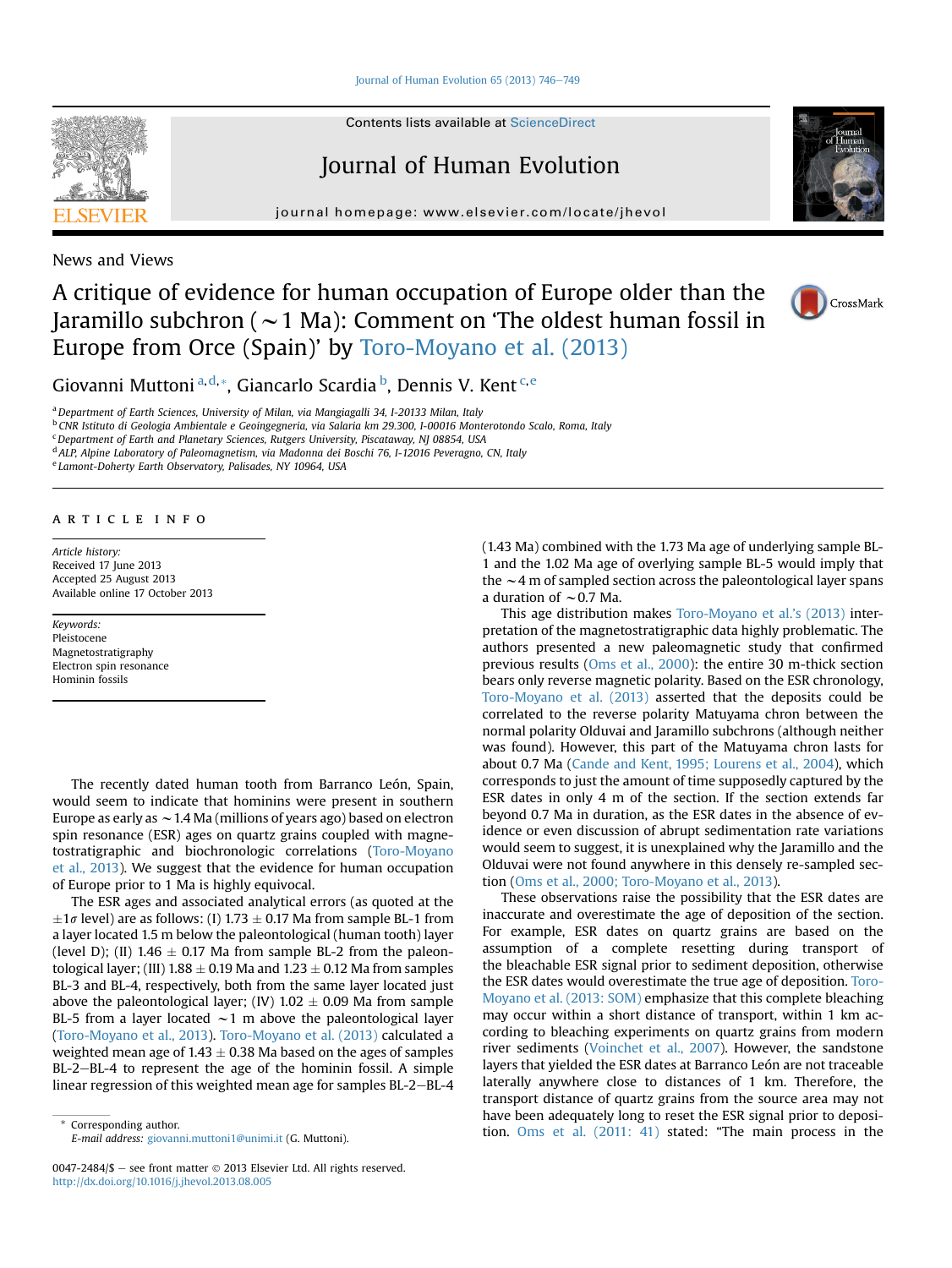<span id="page-1-0"></span>formation of the Barranco León 5 paleontological-archeological site (level D1) is related to a sudden event of high-energy currents entering a lacustrine  $-$  palustrine domain. These currents transported gravels, bones and lithic industries from a short distance (maximum, hundreds of meters)". There is thus the strong possibility that there was insufficient bleaching of quartz grains during such high-energy sheet-flood events to preclude that the ESR-dated hominin layer is younger than the Jaramillo ( $\sim$  <1 Ma). It seems that the proposed ESR dates (as well as the previously reported Useries/ESR dates on fossil teeth from the same paleontological layer ([Duval et al., 2012a,b](#page-2-0))) are too inexact to usefully differentiate between pre- and post-Jaramillo.

Regarding the chronological interpretation of the microfauna from Barranco León, much relevance is given to the rodent Allophaiomys aff. lavocati. [Toro-Moyano et al. \(2013: 7\)](#page-3-0) reported that "An age younger than the Olduvai subchron  $(1.95-1.77 \text{ Ma})$  is inferred from the more derived morphology of Allophaiomys aff. lavocati compared with A. cf. deucalion from the site of Kryzhanovka [\(Tesakov, 1998](#page-3-0)), which is associated with the Olduvai subchron [\(Pevzner et al., 1998\)](#page-2-0)". However, neither Kryzhanovka nor the supposedly coeval locality of Tizdar from Sinyaya Balka contains any evidence of the Olduvai subchron. The  $\sim$ 33 m-thick Kryzhanovka section starts with sands and clays of reverse polarity ([Pevzner, 1989;](#page-2-0) [Pevzner et al., 1998\)](#page-2-0) and ends at the top with a loess-paleosol sequence reported to contain an upper normal-lower reverse magnetic polarity stratigraphy, which was originally interpreted as the Brunhes-Matuyama boundary [\(Pevzner, 1989\)](#page-2-0). [Pevzner et al. \(1998\)](#page-2-0) assumed a hiatus between the upper loess-paleosol sequence and the underlying sands and clays; the latter were assigned a preOlduvai Matuyama age because they contain mollusks and small mammals attributed to the late Kujalnik marine stage of the Eastern Paratethys. The Kujalnik stage was interpreted to span from the end of the Gauss normal chron to within the Olduvai subchron ([Pevzner,](#page-2-0) [1989; Pevzner et al., 1998](#page-2-0)). Hence, the attribution of Kryzhanovka to the pre-Olduvai Matuyama is indirect (i.e., no Olduvai subchron found) and based on correlations of distant and discontinuous sections the details of which are difficult to reconstruct ([Pevzner et al.,](#page-2-0) [1998\)](#page-2-0). Finally, we point out that Allophaiomys lavocati was found at Sima del Elefante in levels TE7-TE14, which were tentatively correlated with the Waalian (1.5-1.3 Ma) [\(Cuenca-Bescós et al.,](#page-2-0) [2010](#page-2-0)), roughly in agreement with the chronology of [Carbonell](#page-2-0) [et al. \(2008\)](#page-2-0), but could as well be younger than the Jaramillo  $(i.e., < 1$  Ma) ([Muttoni et al., 2010](#page-2-0)).

[Toro-Moyano et al. \(2013: 7\)](#page-3-0) also claimed that "Allophaiomys aff. lavocati is, in turn, more archaic than the microtine species present at Vallonnet (France) and Untermassfeld (Germany), two localities dated to the Jaramillo subchron (0.99-1.07 Ma; [Yokoyama et al.,](#page-3-0) [1988; Wiegank, 1997\)](#page-3-0)". We notice that the fossiliferous strata of Untermassfeld showed a transition from normal to reverse magnetic polarity [\(Wiegank, 1997](#page-3-0)) that could well represent the Brunhes-Matuyama boundary as already pointed out by [van](#page-3-0) [Kolfschoten and Markova \(2005\).](#page-3-0) The attribution of Vallonnet to the Jaramillo is also unclear. [Yokoyama et al. \(1988\)](#page-3-0) reported normal polarity directions from Level III of the cave stratigraphy that they interpreted as pertaining to either the Brunhes or the Jaramillo or the Olduvai, without illustrating any data or providing any information on the experimental procedure used to obtain the polarity stratigraphy. [Gagnepain \(1996\)](#page-2-0) provided inconclusive



Figure 1. Our preferred interpretation of evidence for the earliest human occupation of southern Europe is during the Matuyama reverse polarity chron between the Jaramillo normal polarity subchron and the Brunhes-Matuyama boundary (0.99-0.78 Ma; [Lourens et al., 2004](#page-2-0)). This was a time of profound climate change centered on marine isotope stage (MIS) 22 at ~0.87 Ma, as revealed by benthic oxygen isotope data ([Shackleton, 1995](#page-2-0)) scaled to the glacio-eustatic drop at the last glacial maximum time ([Fairbanks, 1989\)](#page-2-0). Key hominin sites with reliable magnetostratigraphy straddle this time interval: Gran Dolina ([Pares and Perez-Gonzalez, 1999; Pares et al., 2013](#page-2-0)), Sima del Elefante ([Carbonell et al.,](#page-2-0) [2008](#page-2-0)) (with cosmogenic burial ages TE7 and TE9 reported here at 2o level), Vallparadis ([Martinez et al., 2010\)](#page-2-0), and Monte Poggiolo (with indication of previous, and super-seded, ESR mean age; [Muttoni et al., 2011](#page-2-0) and references therein). The Barranco León site may also straddle this time interval if the reported ESR weighted mean age from levels BL-2 to BL-4 ([Toro-Moyano et al., 2013\)](#page-3-0) is considered a maximum age estimate. Hominins may have migrated from stressed environments in Africa and Asia to southern European refugia at this time, together with African and Asian mammals, such as Elepas antiquus and Mammuthus trogontherii (FO is first occurrence datum).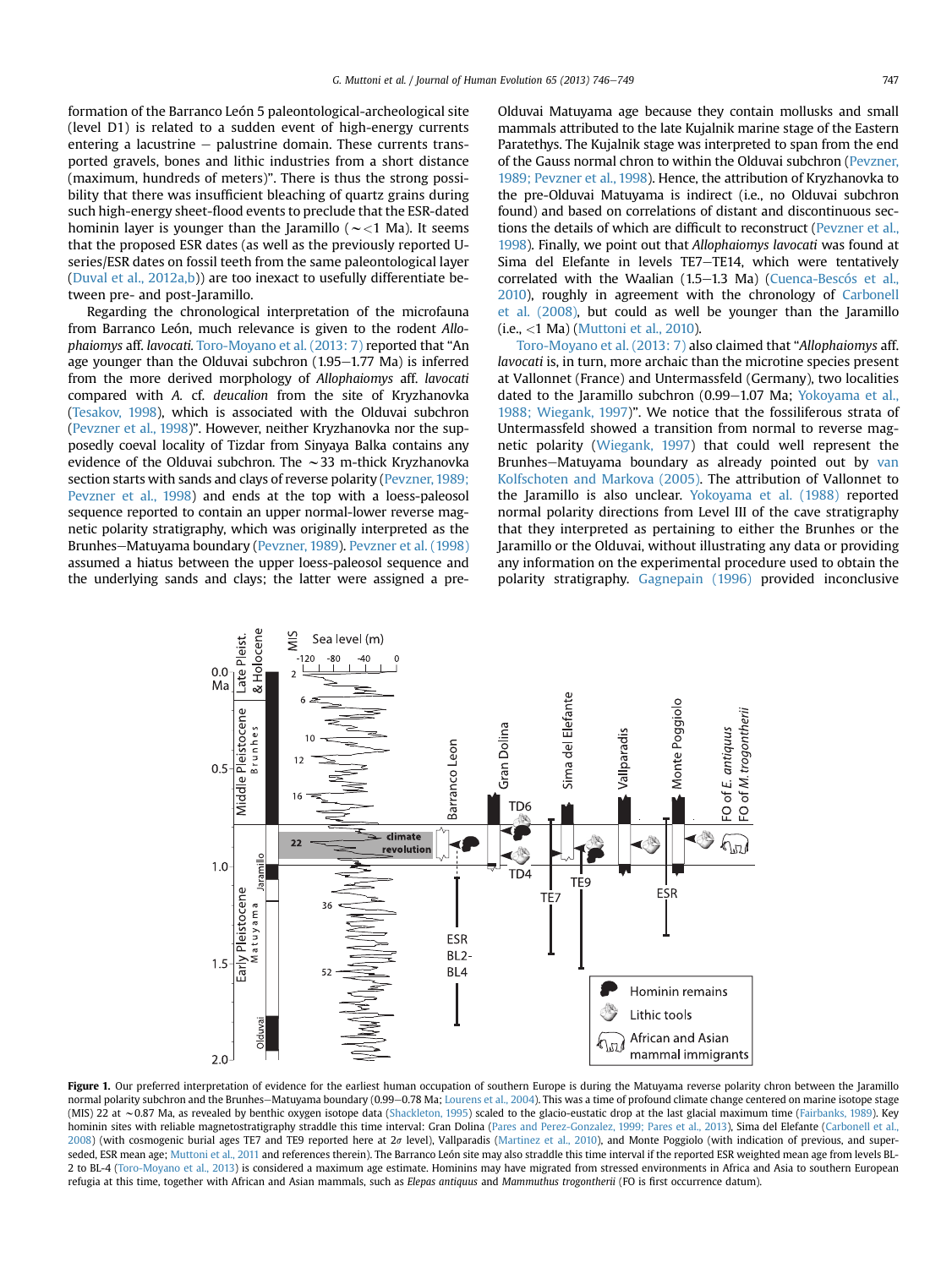<span id="page-2-0"></span>paleomagnetic data from Vallonnet, which did not allow to establish a clear magnetic polarity for the succession: "Naturellement, de nombreux points restent à confirmer ou à completer, comme les polarités magnétiques obtenues..." (Gagnepain, 1996; page 146 and figure 122).

Finally, [Toro-Moyano et al. \(2013: 7\)](#page-3-0) claimed that "...a recent dating of the level TE9 from Sima del Elefante, in the Atapuerca karstic complex (Cuenca-Bescós et al., 2001), contains a more evolved Allophaiomys than A. aff. lavocati from Barranco León D. The age of this level has been established at  $1.22 \pm 0.16$  Ma, based on cosmogenic nuclides (Carbonell et al., 2008). Therefore, the age of the level BL-D can be constrained between 1.77 Ma (top of Olduvai subchron) and  $\sim$  1.2 Ma (age of Sima del Elefante)". As previously noted (Muttoni et al., 2010), the statistical errors on the cosmogenic burial age estimates at Sima del Elefante were quoted at the  $1\sigma$  level (only 68% confidence), whereas at a more rigorous  $2\sigma$  level (95%) confidence) these data would suggest that the uncertainty in the age range of hominin level TE9 is more like  $0.90-1.54$  Ma (and  $0.77-1.49$  Ma in TE7 level below). This would not preclude that hominin occupation at Sima del Elefante occurred between the Brunhes-Matuyama boundary, which was found a few meters above level TE9, and the Jaramillo, which was not found in the section (Pares et al., 2006; Carbonell et al., 2008).

In summary, we suggest that the chronologic constraints on the Barranco León human tooth should be treated more cautiously. All that can be said with any acceptable degree of confidence about the age of the layer that yielded the human tooth at Barranco León is that the reverse polarity shows it is older than 0.78 Ma, the age of the Brunhes-Matuyama boundary. However, evidence of hominin presence in Europe before the Jaramillo ( $>$   $\sim$  1 Ma), or even during the Jaramillo (Garcia et al., in press), is in our opinion very tenuous (see also Muttoni et al., 2010, 2011) and frequently based on problematic ESR dating (e.g., Barranco León), disputable magnetostratigraphic interpretations (e.g., Untermassfeld, Vallonnet), and biostratigraphic correlations to distant, poorly dated, and frequently discontinuous continental sections (e.g., Kryzhanovka).

A recent critical assessment of the available magnetostratigraphic and/or radiometric age constraints on key sites bearing hominin remains and/or lithic industries from Italy, France, and Spain led us (Muttoni et al., 2010) to propose that the first occurrence of hominins in southern Europe took place between the Jaramillo subchron and the Brunhes-Matuyama boundary (0.99-0.78 Ma). This  $\sim$  200 kyr (thousands of years) time window encompasses the late Early Pleistocene global climate transition centered on marine isotope stage (MIS) 22 at  $\sim$  0.87 Ma, the first prominent cold stage of the Pleistocene (e.g., Berger et al., 1993; Shackleton, 1995) ([Fig. 1](#page-1-0)). We suggested that aridification in North Africa and eastern Europe, particularly harsh during MIS 22 times, triggered migration pulses of large mammals (e.g., elephants) as well as hominins from these environmentally stressed regions into more equable circum-Mediterranean refugia, including southern Europe. This post-Jaramillo follow-the-herd hypothesis is substantially consistent with  $-$  or does not openly violate  $-$  the ages of earliest hominin sites in southern Europe including key sites in Spain with reliable magnetostratigraphy such as Gran Dolina (Pares and Perez-Gonzalez, 1999; Pares et al., 2013), Sima del Elefante (Carbonell et al., 2008; see also above), Vallparadis (Martinez et al., 2010), and (we surmise) also Barranco León ([Fig. 1\)](#page-1-0). This hypothesis was also tested and supported by a recent study at the tool-bearing site of Monte Poggiolo, northern Italy, where a sequence of stable normal and reverse polarities in a regional lithostratigraphic context indicated that the site demonstrably post-dates the Jaramillo and pre-dates the Brunhes, most probably occurring at  $\sim$  0.85 Ma immediately after the pronounced cooling that culminated with MIS 22 (Muttoni et al., 2011).

### Acknowledgments

We thank Rainer Grün and an anonymous reviewer for insightful comments, and Christopher Lepre for discussion on an earlier version of this manuscript.

#### References

- [Berger, W.H., Bickert, T., Schmidt, H., Wefer, G., 1993. 22. Quaternary oxygen isotope](http://refhub.elsevier.com/S0047-2484(13)00201-7/sref1) [record of pelagic foraminifers: site 806, Ontong Java Plateau. Proc. Ocean Drill.](http://refhub.elsevier.com/S0047-2484(13)00201-7/sref1) [Program Sci. Results 130, 381](http://refhub.elsevier.com/S0047-2484(13)00201-7/sref1)-[395.](http://refhub.elsevier.com/S0047-2484(13)00201-7/sref1)
- [Cande, S.C., Kent, D.V., 1995. Revised calibration of the geomagnetic polarity](http://refhub.elsevier.com/S0047-2484(13)00201-7/sref2) [timescale for the Late Cretaceous and Cenozoic. J. Geophys. Res. 100, 6093](http://refhub.elsevier.com/S0047-2484(13)00201-7/sref2)-[6095.](http://refhub.elsevier.com/S0047-2484(13)00201-7/sref2)
- [Carbonell, E., Bermúdez de Castro, J.M., Parés, J.M., Pérez-González, A., Cuenca-](http://refhub.elsevier.com/S0047-2484(13)00201-7/sref3)[Bescós, G., Ollé, A., Mosquera, M., Huguet, R., Made, J. van der, Rosas, A., Sala, R.,](http://refhub.elsevier.com/S0047-2484(13)00201-7/sref3) [Vallverdú, J., García, N., Granger, D.E., Martinón-Torres, M., Rodríguez, X.P.,](http://refhub.elsevier.com/S0047-2484(13)00201-7/sref3) [Stock, G.M., Vergès, J.M., Allué, E., Burjachs, F., Cáceres, I., Canals, A., Benito, A.,](http://refhub.elsevier.com/S0047-2484(13)00201-7/sref3) [Díez, C., Lozano, M., Mateos, A., Navazo, M., Rodríguez, J., Rosell, J., Arsuaga, J.L.,](http://refhub.elsevier.com/S0047-2484(13)00201-7/sref3) 2008. The first hominin of Europe. Nature  $452, 465-470$ .
- [Cuenca-Bescós, G., Canudo, J.I., Laplana, C., 2001. La séquence des rongeurs](http://refhub.elsevier.com/S0047-2484(13)00201-7/sref4) [\(Mammalia\) des sites du Pléistocène inférieur et moyen d](http://refhub.elsevier.com/S0047-2484(13)00201-7/sref4)'Atapuerca (Burgos, Espagne). L'[Anthropologie 105, 115](http://refhub.elsevier.com/S0047-2484(13)00201-7/sref4)-[130](http://refhub.elsevier.com/S0047-2484(13)00201-7/sref4).
- [Cuenca-Bescós, G., Rofes, J., Lopez-Garcia, J.M., Blain, H.-A., De Marfa, R.J., Galindo-](http://refhub.elsevier.com/S0047-2484(13)00201-7/sref5)[Pellicena, M.A., Bennasar-Serra, M.L., Melero-Rubio, M., Arsuaga, J.L., Bermúdez](http://refhub.elsevier.com/S0047-2484(13)00201-7/sref5) [de Castro, J.M., Carbonell, E., 2010. Biochronology of Spanish Quaternary small](http://refhub.elsevier.com/S0047-2484(13)00201-7/sref5) [vertebrate faunas. Quatern. Int. 212, 109](http://refhub.elsevier.com/S0047-2484(13)00201-7/sref5)-[119](http://refhub.elsevier.com/S0047-2484(13)00201-7/sref5).
- [Duval, M., Falgueres, C., Bahain, J.-J., 2012a. Age of the oldest hominin settlements in](http://refhub.elsevier.com/S0047-2484(13)00201-7/sref6) [Spain: contribution of the combined U-series/ESR dating method applied to](http://refhub.elsevier.com/S0047-2484(13)00201-7/sref6) [fossil teeth. Quatern. Geochronol. 10, 412](http://refhub.elsevier.com/S0047-2484(13)00201-7/sref6)-[417.](http://refhub.elsevier.com/S0047-2484(13)00201-7/sref6)
- [Duval, M., Falgueres, C., Bahain, J.-J., Grün, R., Shao, Q., Aubert, M., Dolo, J.-M.,](http://refhub.elsevier.com/S0047-2484(13)00201-7/sref7) [Agustí, J., Martinez-Navarro, B., Palmqvist, P., 2012b. On the limits of using](http://refhub.elsevier.com/S0047-2484(13)00201-7/sref7) [combined U-series/ESR method to date fossil teeth from two Early Pleistocene](http://refhub.elsevier.com/S0047-2484(13)00201-7/sref7) [archaeological sites of the Orce area \(Guadix-Baza basin, Spain\). Quatern. Res.](http://refhub.elsevier.com/S0047-2484(13)00201-7/sref7)  $77.482 - 491.$  $77.482 - 491.$
- [Fairbanks, R.G., 1989. A 17,000-year glacio-eustatic sea level record: in](http://refhub.elsevier.com/S0047-2484(13)00201-7/sref8)fluence of [glacial melting rates on the Younger Dryas event and deep-ocean circulation.](http://refhub.elsevier.com/S0047-2484(13)00201-7/sref8) [Nature 342, 637](http://refhub.elsevier.com/S0047-2484(13)00201-7/sref8)-[642](http://refhub.elsevier.com/S0047-2484(13)00201-7/sref8).
- [Gagnepain, J., 1996. Etude Magnetostratigraphique de Sites du Pleistocene Inferieur](http://refhub.elsevier.com/S0047-2484(13)00201-7/sref9) et Moyen des Alpes-Maritimes et d'[Italie: Grotte du Vallonnet, Marina Airport,](http://refhub.elsevier.com/S0047-2484(13)00201-7/sref9) Ca' [Belvedere di Monte Poggiolo, Isernia La Pineta, Venosa, Loreto. Museum](http://refhub.elsevier.com/S0047-2484(13)00201-7/sref9) National d'[Histoire Naturelle, Paris](http://refhub.elsevier.com/S0047-2484(13)00201-7/sref9).
- Garcia, J., Landeck, G., Martinez, K., Carbonell, E. Hominin dispersals from the Jaramillo subchron in central and south-western Europe: Untermassfeld (Germany) and Vallparadís (Spain). Quatern. Int., in press, [http://dx.doi.org/10.1016/](http://dx.doi.org/10.1016/j.quaint.2013.03.005) [j.quaint.2013.03.005.](http://dx.doi.org/10.1016/j.quaint.2013.03.005)
- [Lourens, L., Hilgen, F., Shackleton, N.J., Laskar, J., Wilson, D., 2004. The Neogene](http://refhub.elsevier.com/S0047-2484(13)00201-7/sref10) [period. In: Gradstein, F., Ogg, J., Smith, A. \(Eds.\), A Geologic Time Scale. Cam](http://refhub.elsevier.com/S0047-2484(13)00201-7/sref10)[bridge University Press, Cambridge, pp. 409](http://refhub.elsevier.com/S0047-2484(13)00201-7/sref10)-[440.](http://refhub.elsevier.com/S0047-2484(13)00201-7/sref10)
- [Martinez, K., Garcia, J., Carbonell, E., Agustí, J., Bahain, J.-J., Blain, H.-A., Burjachs, F.,](http://refhub.elsevier.com/S0047-2484(13)00201-7/sref11) [Caceres, I., Duval, M., Falgueres, C., Gomez, M., Huguet, R., 2010. A new lower](http://refhub.elsevier.com/S0047-2484(13)00201-7/sref11) [Pleistocene archeological site in Europe \(Vallparadis, Barcelona, Spain\). Proc.](http://refhub.elsevier.com/S0047-2484(13)00201-7/sref11) [Natl. Acad. Sci. 107, 5762](http://refhub.elsevier.com/S0047-2484(13)00201-7/sref11)-[5767.](http://refhub.elsevier.com/S0047-2484(13)00201-7/sref11)
- [Muttoni, G., Scardia, G., Kent, D.V., 2010. Human migration into Europe during the](http://refhub.elsevier.com/S0047-2484(13)00201-7/sref12) [late Early Pleistocene climate transition. Palaeogeogr. Palaeoclimatol. Palae-](http://refhub.elsevier.com/S0047-2484(13)00201-7/sref12) $\alpha$ ecol. 296, 79–[93.](http://refhub.elsevier.com/S0047-2484(13)00201-7/sref12)
- [Muttoni, G., Scardia, G., Kent, D.V., Morsiani, E., Tremolada, F., Cremaschi, M.,](http://refhub.elsevier.com/S0047-2484(13)00201-7/sref13) [Peretto, C., 2011. First dated human occupation of Italy at](http://refhub.elsevier.com/S0047-2484(13)00201-7/sref13)  $\sim$  [0.85 Ma during the](http://refhub.elsevier.com/S0047-2484(13)00201-7/sref13) [late Early Pleistocene climate transition. Earth Planet. Sci. Lett. 307, 241](http://refhub.elsevier.com/S0047-2484(13)00201-7/sref13)-[252](http://refhub.elsevier.com/S0047-2484(13)00201-7/sref13).
- Oms, [O., Pares, J.M., Martínez-Navarro, B., Agustí, J., Toro-Moyano, I., Martinez-](http://refhub.elsevier.com/S0047-2484(13)00201-7/sref14)[Fernandez, G., Turq, A., 2000. Early human occupation of Western Europe:](http://refhub.elsevier.com/S0047-2484(13)00201-7/sref14) [paleomagnetic dates for two paleolithic sites in Spain. Proc. Natl. Acad. Sci. 97,](http://refhub.elsevier.com/S0047-2484(13)00201-7/sref14) [10666](http://refhub.elsevier.com/S0047-2484(13)00201-7/sref14)-10670
- [Oms, O., Anadon, P., Agustí, J., Julià, R., 2011. Geology and chronology of the con](http://refhub.elsevier.com/S0047-2484(13)00201-7/sref15)[tinental Pleistocene archeological and paleontological sites of the Orce area](http://refhub.elsevier.com/S0047-2484(13)00201-7/sref15) [\(Baza basin, Spain\). Quatern. Int. 243, 33](http://refhub.elsevier.com/S0047-2484(13)00201-7/sref15)-[43](http://refhub.elsevier.com/S0047-2484(13)00201-7/sref15).
- [Pares, J.M., Perez-Gonzalez, A., 1999. Magnetochronology and stratigraphy at Gran](http://refhub.elsevier.com/S0047-2484(13)00201-7/sref16) [Dolina section, Atapuerca \(Burgos, Spain\). J. Hum. Evol. 37, 325](http://refhub.elsevier.com/S0047-2484(13)00201-7/sref16)-[342.](http://refhub.elsevier.com/S0047-2484(13)00201-7/sref16)
- [Pares, J.M., Perez-Gonzalez, A., Rosas, A., Benito, A., Bermúdez de Castro, J.M.,](http://refhub.elsevier.com/S0047-2484(13)00201-7/sref17) [Carbonell, E., Huguet, R., 2006. Matuyama-age lithic tools from the Sima del](http://refhub.elsevier.com/S0047-2484(13)00201-7/sref17) [Elefante site, Atapuerca \(northern Spain\). J. Hum. Evol. 50, 163](http://refhub.elsevier.com/S0047-2484(13)00201-7/sref17)-[169](http://refhub.elsevier.com/S0047-2484(13)00201-7/sref17).
- [Pares, J.M., Arnold, L., Duval, M., Demuro, M., Perez-Gonzalez, A., Bermudez de](http://refhub.elsevier.com/S0047-2484(13)00201-7/sref18) [Castro, J.M., Carbonell, E., Arsuaga, J.L., 2013. Reassessing the age of Atapuerca-](http://refhub.elsevier.com/S0047-2484(13)00201-7/sref18)[TD6 \(Spain\): new paleomagnetic results. J. Archaeol. Sci. 40, 4586](http://refhub.elsevier.com/S0047-2484(13)00201-7/sref18)-[4595.](http://refhub.elsevier.com/S0047-2484(13)00201-7/sref18)
- [Pevzner, M., 1989. Magnetic polarity of the Kujalnikian deposits and their position](http://refhub.elsevier.com/S0047-2484(13)00201-7/sref19) [in the magnetochronological scale. Bull. Comm. Study Quat. 58, 117](http://refhub.elsevier.com/S0047-2484(13)00201-7/sref19)-[124](http://refhub.elsevier.com/S0047-2484(13)00201-7/sref19).
- [Pevzner, M., Tesakov, A.S., Vangengeim, E., 1998. The position of the Tizdar locality](http://refhub.elsevier.com/S0047-2484(13)00201-7/sref20) [\(Taman Peninsula, Russia\) in the magnetochronological scale. Paludicola 2,](http://refhub.elsevier.com/S0047-2484(13)00201-7/sref20)  $95 - 97$  $95 - 97$ .
- [Shackleton, N.J., 1995. New data on the evolution of Pliocene climate variability. In:](http://refhub.elsevier.com/S0047-2484(13)00201-7/sref21) [Vrba, E., Denton, G.H., Partridge, T.C., Burckle, L.H. \(Eds.\), Palaeoclimate and](http://refhub.elsevier.com/S0047-2484(13)00201-7/sref21)